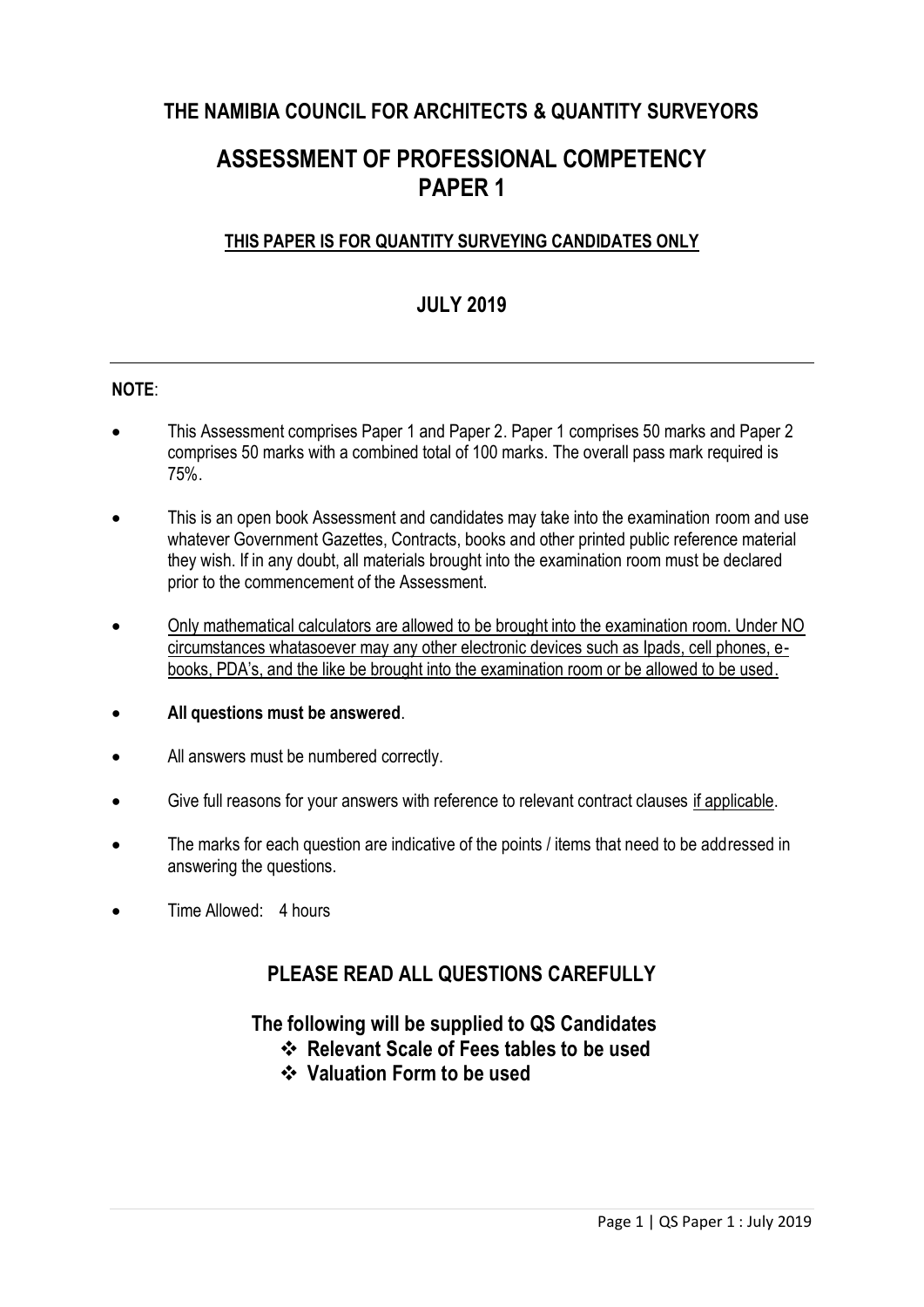## **QUESTION 1 10 Marks**

Write a Report to your Client on the suitability of using the JBCC Contract Price Adjustment Provisions on your project taking into account the following information at your disposal:

- o The contract period is envisaged to be 9 months with an estimated cost of N\$ 8 million.
- o There is a high value of imported materials
- $\circ$  The Client is uncertain as to when construction can commence as he is awaiting loan approval from his bank.

Your Report must identify both advantages and disadvantages in using the JBCC Contract Price Adjustment Provisions and also make a recommendation.

### **QUESTION 2 13 Marks**

You are the appointed quantity surveyor for a large residence at Finkenstein. Your client is an important government employee and having heard about the new Namibian General Conditions of Contract, instructs you to draw up the necessary procurement documents using this contract.

Three reputable contractors are invited to submit bids based on the drawings and specifications prepared by the architect. No Bills of Quantities are prepared and the contractors must submit their bids based on the drawings and specifications only. The submitted bids are inclusive off all domestic subcontractors and there are no contingencies or escalation allowances included. The results of the bids are as follows:

| $\sim$ 10 $\,$ | Best Contractors            | N\$ 12,545,000.00 incl VAT |
|----------------|-----------------------------|----------------------------|
|                | - Superb Contractors        | N\$ 11,825,000.00 excl VAT |
|                | - AllwaysONtime Contractors | N\$ 12,230,000.00 excl VAT |

- 2.1 Advise your Client on the most suitable tender result and the Contractor who should be appointed. **(2 marks)**
- 2.2 During the construction the Contractor submits a claim to you for an interim payment. His claim comprises the following: **(5 marks)**

| $\blacksquare$ | Total Value of Work Done to Date               | N\$ 3,500,000.00 excl VAT |
|----------------|------------------------------------------------|---------------------------|
| $\blacksquare$ | <b>Total Value of Materials on Site</b>        |                           |
|                | in respect of cement bricks, building sand,    |                           |
|                | cement, roof sheeting and pressed steel        |                           |
|                | door frames as per invoices                    | N\$ 500,000.00 excl VAT   |
| $\blacksquare$ | Invoices for ceramic floor and wall tiles from |                           |
|                | Obeco for materials stored at their premises   | N\$ 575,000.00 incl VAT   |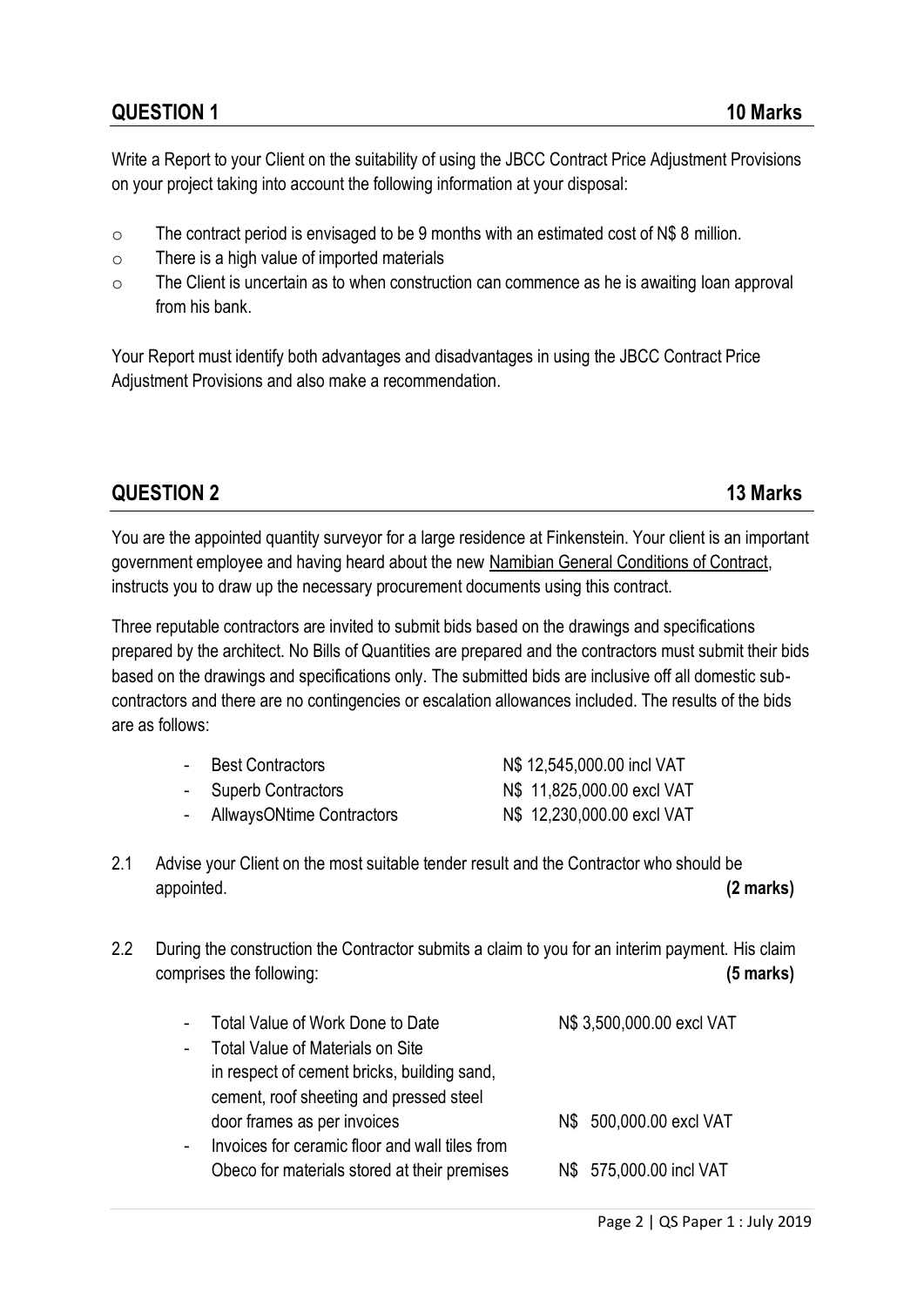You are satisfied that the amounts claimed are correct. You have also inspected the tiles stored at Obeco.

Prepare a Payment Valuation for submission to the Project Manager for certification. For purposes hereof assume the following:

- $\triangleright$  The Client decides to appoint Superb Contractors for the project.
- $\triangleright$  Retention to be withheld is to be 10% of the amount certified with a maximum of 5% of the contract sum
- $\triangleright$  That the total amount previously certified and paid is N\$ 1,230,000.00.

### *NOTE :*

- *Please make the necessary assumptions required in order to complete the Payment Certificate.*
- The Certificate must be fully completed in all aspects failure to do so will result in the loss of *marks!*
- *It is also necessary to briefly explain your calculations!*
- 2.3 Using the Contract Sum of Superb Contractors above calculate your fees up to and including completion of Stage B. Assume that there are no disbursements yet nor are there any travelling costs. You have claimed nothing previously.

The attached Fees Scales are the minimum gazetted fees scales *AND* are to be used. (6 **marks)**

## **QUESTION 3 7 Marks**

- 3.1 Considering the 'white' form of contract, explain in detail the basis of a claim for interest on late payment by the Employer. Is the interest payable subject to VAT or not? **(4 marks)**
- 3.2 What over remedies or contractual options are available to the Contractor in the event that late payment persists and how is this to be implemented by the Contractor **(3 marks)**

## **QUESTION 4 10 Marks**

During the course of the construction the following occurs:

- The corrugated iron roof sheeting is changed to a new type of metal roof sheeting that can only be supplied and installed by a specialist sub-contractor. The sheeting is ordered well in advance and stored on site. As there are a number of different buildings, the installation will take place over four months.
- Very expensive hand-dryers are installed in the bathrooms. These are readily available.